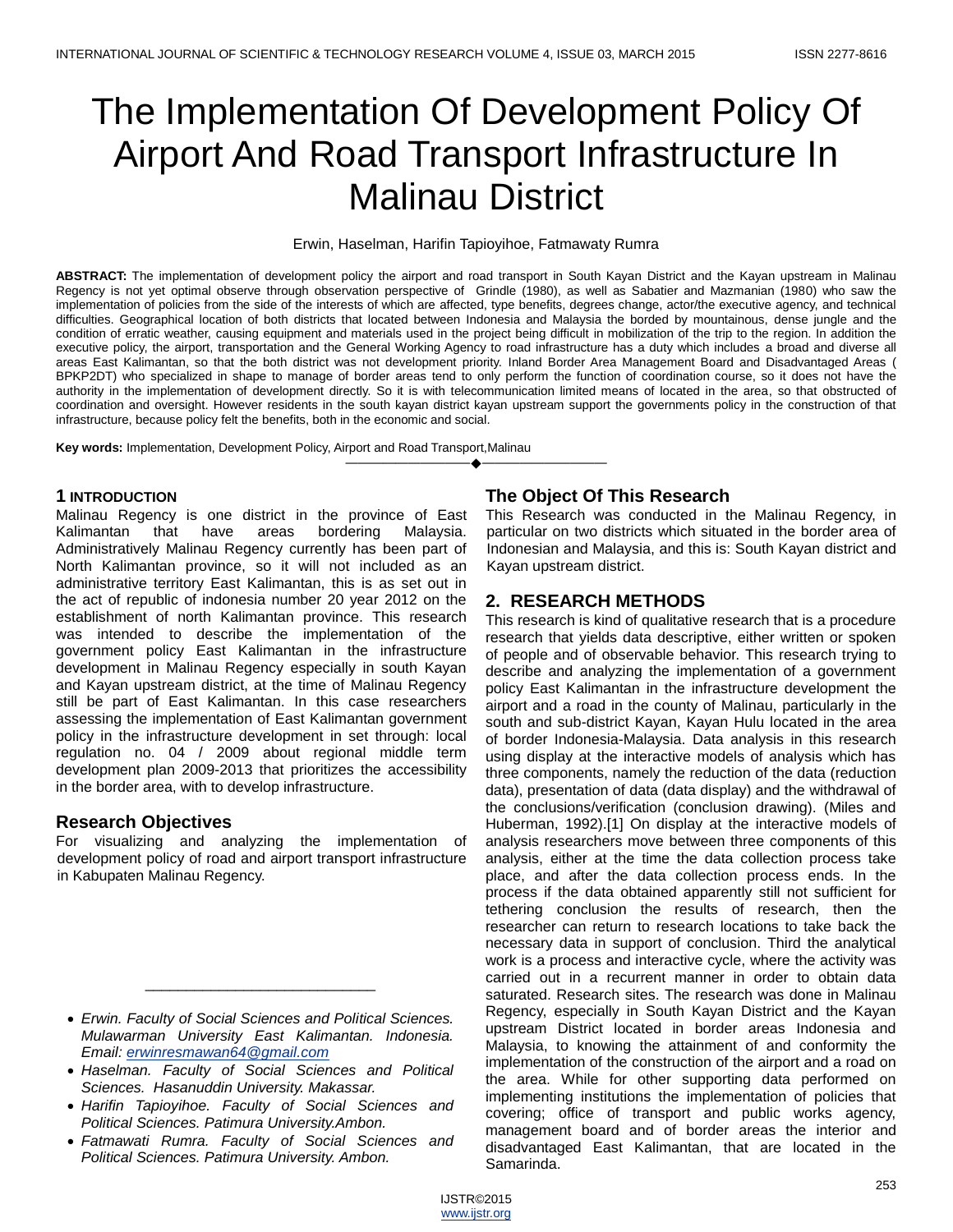## **3. RESULTS**

Implementation of development policies transport infrastructure of airports. Districts of upper Kayan and Malinau Regency is an area that lies on the border of Indonesia-Malaysia with the steep hilly geographical conditions, making it difficult to reach. Access to and from the two villages were only accessible via airplane. This occurs as a result of the lack of attention from the Government in the past to development in the area of the border. Therefore, the availability of infrastructure into a prolonged problem for society in both the districts. With regard to this is the government of East Kalimantan with its policy of trying to increase public welfare in scrublands along the border through the provision of basic infrastructure. One which becomes the government priorities East Kalimantan province are the development of means of transport air through airport extra runway long ampung of 840 m, to 1,600 m, and widening of runway from 23 to 32 m m. It is expected to open their isolation as well as mobilization of people and goods of a current trip to the region, so that more passengers can seat, the distribution of goods as well as the smooth to South Kayan district and the Kayan upstream so that the availability of basic commodities become more varied as the price relatively cheap. Dilation and runway extension is due on in two stages, namely; a) phase I dated 28 may 2012 - 31 December 2012; and phase II the 1st January 2013 - 31 December 2013, using fund through the provincial east Kalimantan. However until the end of 2013, runway extension not remain unresolved according to plan, it is the government of East Kalimantan do not allocate any development fund long ampung airport in the provincial East Kalimantan in 2013, because they thought that that Malinau Regency has been part of a region of north Kalimantan province and is no longer included in the province of East Kalimantan. Development policy in the district transportation infrastructure Malinau airport, particularly in the South Kayan sub-district and the Kayan upstream in its implementation can be described as follows:

## **1. Who influenced**

The interests of any policy changes will impact on the government on the condition of the community. Each of the changes will cause a reaction that is different for each person or group targets. For more he said will be presented in the following sections.

## **a. The public's reaction. To the community**

In the upstream Kayan and South Kayan sub-district, the policy of the Jakarta government to develop infrastructure of East Kalimantan (airport) welcomed at the airport. It is because residents having the belief that the infrastructure will bring prosperity to the people. Local residents believed that the improvement of infrastructure facilities will give you access to the airport and the mobilization of goods to and from the region. The mobilization of access to be the cause of various kinds of primary needs, public will be easy. Malaysia and dependency on the fulfillment of basic goods such as this could be reduced. So it is with person/transport passengers, the absence of the availability of the roads that connect between the village and district cause not all the village area/sub-districts in border areas can hook up, so as to transport networks will be used village a means of transportation a river that called as "ketinting" ( the canoe is long motor ). A lack of access roads cause an airplane the air

becomes the only modes of transportation for the both districts to go to another district or to go Malinau Regency and other cities in the province of east Kalimantan as Samarinda, Tarakan, Bulungan. The community in South Kayan district and the kayan upstream, fully backed the government policy to build the airport long ampung with the extension and widening of runway. This is meant to make the airport long ampung can didarati by a plane wide entities like hercules or avion detransport wage (ATR). So far the airport long ampung landed by a plane were small type ) ( dhc-6 twin otter, grand caravan (c208-b) or pillatus porter (pc-6 ) of passenger capacity only ranged from 12 - 20 people. For the period of 2010-2012 flights at the airport only served by a long ampung airlines in turn, such as PT. Sabang Merauke air charter (SMAC), and susie in the water. In 2013 together with their runway, the airlines to add one more in the long ampung that serves at the airport by airlines, two susi; aviastar is independent and water. The airlines impact of the increase in the frequency and long ampung to the airport. This means that public interest to travel out of the region by the use of an aircraft grows, making the residents who be traveling by using an airplane, departure schedule they have to wait a week or two from the date reservations / the ticket sale. Society in subdistrict and South Kayan was pleased with the development of the infrastructure, they fully supports the project because it will facilitate access goods distribution of those districts, and ease of transportation the citizens who want to be in Jakarta to other cities or counties in East Kalimantan for various purposes. Although the majority of residents support fully the government policy to extend the runway , but there are still some residents who feel aggrieved by the existence of this policy. This is because people think that airport development projects has entered the land and land the relics of their parents. For that residents demanded compensation for inherited land that included in the construction of the airport.

## **b. The form of reaction / the act of**

Change to occur as a result the conduct of a programs and policies is a regular issues happened. Concerns about the changes can make you antipathy for policies. Therefore of understanding of a policy is really needed, so that the policy the provision of support in the process of it is implemented. When a policy of not get a good support, then failure will wait in the process of the implementation of this policy. Residents in the South Kayan sub-district and the kayan upstream the majority supporting the airport development policy by extending the airport long ampung. The support was stated both individually and the group to the chief of the village nor the camat. This is also become one of the discussion in deliberation large customary done every four years in the village of long nawang. For local residents expansion of the airport is justly in do if the government wants to increase public welfare in the border areas. Different response had occurred at the beginning of the expansion of the airport and where there were people long ampung who were cheated with the expansion of the airport. The citizens assume that the expansion of the airport area entering its land on which they have from generation to generation. According to them at the time of the implementation of the project done the expansion of the airport and the department of transportation East Kalimantan does not respond to the demands of citizens despite meeting is held with the head of the airport and South Kayan sub-district to talk about the ownership of such land.

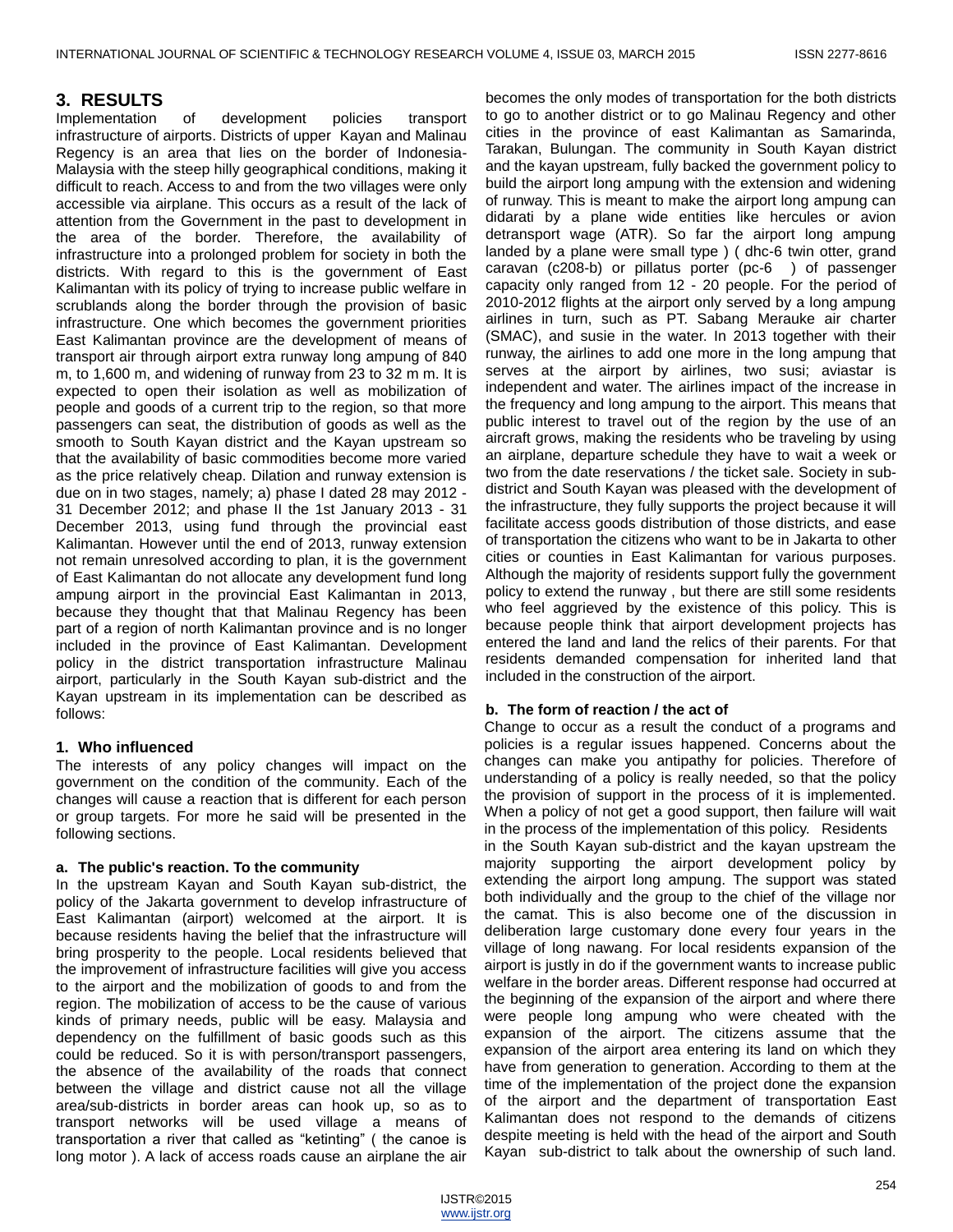People ask the government to give compensation over land belonging to those belonging goods Long Ampung.

project. To strengthen the demand, by sending deputy for conveying their aspiration to dept. of transportation and the house of representatives council ( regional ) for East Kalimantan. However in the end the government of East Kalimantan, East Kalimantan through the office of transportation can prove clarity the disputed land ownership. Based on the results of data of the existing, the land has given by their parents to the district government Malinau for the construction of the airport. This put an end to disputes that occur between the inhabitants with the government. Nevertheless it had hinder the smooth project runway long ampung the expansion of the airport.

## **2. Type benefits**

Infrastructure development policies are supposed to give the benefits for residents in Kayan district of the border south area and Kayan upstream. Benefit that was felt would give the government support for policies. So far the government attention area to the development of the border considered to be very limited, so that often trigger community disappointment with the government. Runway extension although still not fully materialize enough provide facilities for people who will be traveling through the airport. Behold in the 2012-2013 road that connects between the village and subdistricts in the border area was developed so that citizens who want to travel to another city already can use taxi from long ampung and long nawang heading into long bagun (Mahakam Ulu Regency). Next travel proceed to other cities with using ship or cars. The time needed to reach long bagun (from long nawang or long ampung) approximately one day travel, and will be much longer if travel done in weather conditions rain. Therefore people tend to use of a plane fly if be traveling to other cities in East Kalimantan, because faster and expenses taken cheaper because of subsidies flights for passengers given by the government. In addition the use of an aircraft will be more many people can be transported instead of using a taxi that can only contain approximately 8 people. If the goods are transported taxi many, the number of passengers that can be loaded will be reduced. Other benefits at a perceived widening runway medical house patients need more intensive health services. People who suffer pain that chronic or severe that referred to being treated in hospital facilities larger and more complete in Tarakan or of Samarinda. Though the extension of the runway still haven't done, but the frequency of flights at the airport has been grow along with the growing airline serving transportation of people and goods. It is disturbing patient of medical house who suffers chronic ill health services so as to require more intensive on hospitals larger with facilities service more complete as it existed in Tarakan or of Samarinda. Increasing frequency flight facilitate for patients to immediately in take him to the hospital. The addition of the frequency of flights cause people of mobilization and headed to the airport long ampung quite smoothly. Similarly with the activity of loading goods at the airport long ampung increased rapidly in 2012 and 2013 if compared to the previous period of 2010 and 2011. These conditions cause the availability of consumer goods at border areas increasingly varied and relatively chea. About this matter can be seen on table 1 following;

#### *Table 1. The number at the airport unloading*

| Year                                                                              | <b>Unloading</b>     |
|-----------------------------------------------------------------------------------|----------------------|
| 2010                                                                              | 124.808              |
| 2011                                                                              | 56.980               |
| 2012                                                                              | 152.353              |
| 2013                                                                              | 152.352              |
| -<br>$\sim$ $\sim$<br>$\overline{\phantom{0}}$<br>the contract of the contract of | $\sim$ $\sim$ $\sim$ |

*Source: Department of transportation*

#### **a. Degrees change**

Program executed expected to trigger behavior in Saaran group change to occur. Degrees with regard to adjustment change the behavior and participation of a group of recipients programs and policies.

#### **b. Adjustment village**

Long ampung were villages crowded by, because apart from there is a market, the village is also a main entrance to and exit in the area of the border if they used a kabupaten Malinau Regency an airplane that serving flight route Long Ampung, Malinau, Tanjung Selor, and of Samarinda. The government provides subsidy the cost of transporting the passengers for residents in the region, so that the cost of a flight being cheap and affordable by the community in South Kayan district and Kayan stream up. However the subsidy that is given was only for passengers, while for goods not given subsidy. This has been one of the expensive one of the causes of the price of staple goods in both districts are and other border areas. To overcome the expensive the price of staple goods the local residents purchase goods of basic needs of Malaysia that will be used to own needs or sold to the local community at a lower price compared to the value of goods obtained from Indonesia. The subsidy a flight that his true intentions in the ticket price is subsidized, namely tariff set minister of transportation that is the basic fare services. he subsidized ticket with every citizen who uses the plane flight only pay for basic fare course, while the rest is covered by the government. Thus if the ticket price is rp subsidized. While the price of Rp. 250.000,00 real ticket Rp.1.700,000,00 , and residents in border East Kalimantan only pay rp .250.000,00, course, while the rest of Rp .1.450.000,00 will be covered by the government. The subsidy price is determined by the central government which were adapted to the situation and the condition of the border area or inland in Indonesia. To obtain a description on subsidized the ticket price can be see in table 2 follows:

| <b>Table 2.</b> An airline, route and the ticket price subsidies 2012 |         |  |  |
|-----------------------------------------------------------------------|---------|--|--|
|                                                                       | $-2013$ |  |  |

| Year | The airline     | <b>Routes</b> | <b>The Ticket Price</b> |  |  |
|------|-----------------|---------------|-------------------------|--|--|
|      |                 |               | <b>Subsidies</b>        |  |  |
|      | PT.<br>Asi      | SRI-LPU       | 250.000,00              |  |  |
| 2012 | Pudjiastuti     | MLN-LPU       | 292.000,00              |  |  |
|      | Aviation        | TJS-LPU       | 305.000,00              |  |  |
|      | (Susi Air)      |               |                         |  |  |
|      | Asi<br>PT.      |               |                         |  |  |
|      | Pudjiastuti     | TJS-LPU       | 305.000.00              |  |  |
| 2013 | Aviation        |               |                         |  |  |
|      | (Susi Air)      |               |                         |  |  |
|      | PT.<br>Aviastar | MLN – LPU     | 292.000,00              |  |  |
|      | Mandiri         | SRI-LPU       | 250.000,00              |  |  |

*Source : Department of transportation*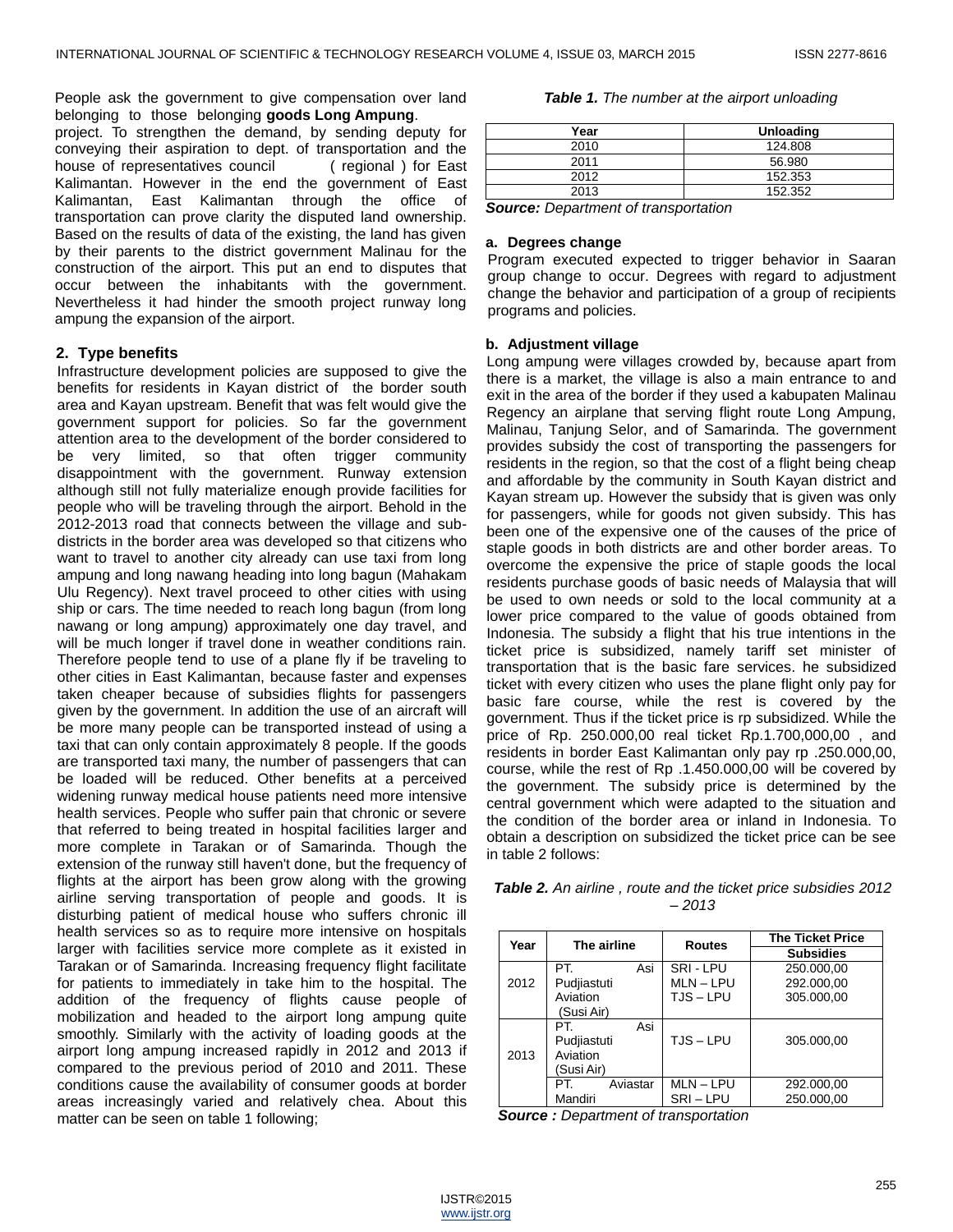Information:

 SRI – LPU = Samarinda – Long Ampung PP MLN – LPU = Malinau – Long Ampung PP  $TJG - LPU = Tanjung Selor - Long Ampung PP$ 

In 2013 the government increases airlines that serve the transportation of people and goods at the airport ampung long, so that the limited availability of staple goods in the area can be addressed. Safeguard the supply of goods are causing residents no longer buy goods from Malaysia, but prefer to buy or sell goods Indonesia own products. With the smooth the flow of goods distribution of border areas to cause prices of goods being relatively cheap, while the price of goods in Malaysia sometimes more expensive and difficult obtained as a result the tight security at the crossing by the army royal Malaysia and the exchange rate fluctuations of the Malaysian ringgit (1 ringgit  $=$  Rp 3000,  $-$ ).

## **3. Participation of the recipient**

Basically the public fully backed the runway at an airport long ampung, because people realize the importance of the existence of an airport who adequate in the region for the sustainability of public life on the frontier. The airport is the only access citizens travelling outside the region, so that the widening of the airport's efforts to get big support from local residents. People realize that the widening of the airport will lead to safeguard the current of air transportation in the airport long ampung. It expects the airport runway re expanding and will continue to increase the frequency of the a, or to a greater capacity to replace the aircraft would be operated at present. As a form of participation to the people of the land they had to support, either personally or through the local village chief and the custom of the district.

## **4. Actor / executive agency transportation**

## **a. Transportation Department**

To decisions being made on in the formulation of policy regarding indicates agency duties to implement the program that has been set. The department of transportation East Kalimantan have the kingdom for technical element the provincial government that presided over by a head of under and responsibility to the governor through the region. While target the department of transportation in the development is trying to hold of transportation to embody East Kalimantan of more prosperous, safe and peaceful purpose of creating equitable national as well as field. For that transportation department has the main task affairs as implementing regional governance in the transportation sector based on the principle of autonomy and co-administration. Carry out the authority of the decentralization and deconcentration in the field of transportation as operated in governor regulation East Kalimantan number 45 years 2008 on description of the main tasks, function and work procedures of local provincial department East Kalimantan article 115.

## **b.Inland Border Area Management Boardand Disadvantaged Areas (BPKP2DT).**

Besides transportation department of East Kalimantan there are other institutions in shape specifically to handle border area in East Kalimantan. Institutions were in the area of Inland Border Area Management Board and Disadvantaged Areas (BPKP2DT) formed based on the region number 13 year 2009

on 20 February 2009 on the organisation and work procedure other institutions regional provinsi East Kalimantan. This organization in shape with a view to more effective efforts in border area development of East Kalimantan so can increase the quality of life of people in the border area.

## **5. The role of a unit / actors are involved**

## **a**. **Transportation Department**

The implementation of development policy are the East Kalimantan airport transportation infrastructure. In this case the transportation sector air has a duty to prepare the basis for formulation coordination policy, guidance, guidance, and air transportation control of technical development, engineering the airport and flight safety. On the air there are some section of the transportation sector, consisting of air transportation: a) section of tasks are to the collection and the preparation of material guidance air transportation, covering; route (tissue) and capacity of the flight, raising the blade in East Kalimantan airport services. b) section of the technique of the airport. Collection tasks are to the determination of the preparation of material, supervision and control the location of the airport, the establishment of the technique of the airport. c) section of the safety of flight. And the preparation of materials collection tasks are to flight safety guidance, equipment, flight operations and facilities. In the development department of transportation airport long ampung coordinating with relevant agencies that includes: Inland Border Area Management Board and Disadvantaged Areas (BPKP2DT) East Kalimantan, Transportation Department of Malinau Regency, Head of South Kayan District. Control and supervision of project implementation, done by placing a consultant to supervise air transport technical, and inspector an airport who are recruited with the task of supervising the implementation of the work of a technical side, technical specifications, time, the use and others. Coordination, control and supervision of difficult because of the location who are segregated development and the limited access to information. As the manager of transportation office technical have a range of duties which accounted for all areas East Kalimantan, so that the development of no border is a top priority in development planning.

## **b.Inland Border Area Management Board and Disadvantaged Areas (BPKP2DT) East Kalimantan.**

In organizing job, cup to have a function which includes PKP2DT : a) policy formulation of frontier area in the fields of technical management, the interior, disadvantaged in accordance with the strategic plan that has been set by local government; b) the provision of support for planning, guidance, technical and control policy in the field of study the border region and natural resources; c) the formulation, planning, guidance, coordination and technical control ) : a study in the field of the border region and natural resources infrastructure construction; b) economic development and the development of the business world; c ) guidance social and cultural institutions the secretariat affairs; d) group nurturing office functional e) the performance of duties else provided by a superior according to the duties and its function. As an organization that handle scrublands along the border, BPKP2DT East Kalimantan know for sure the problems that occurred in the area the border East Kalimantan, so that of the efforts so far occurred in the area it can be settled by either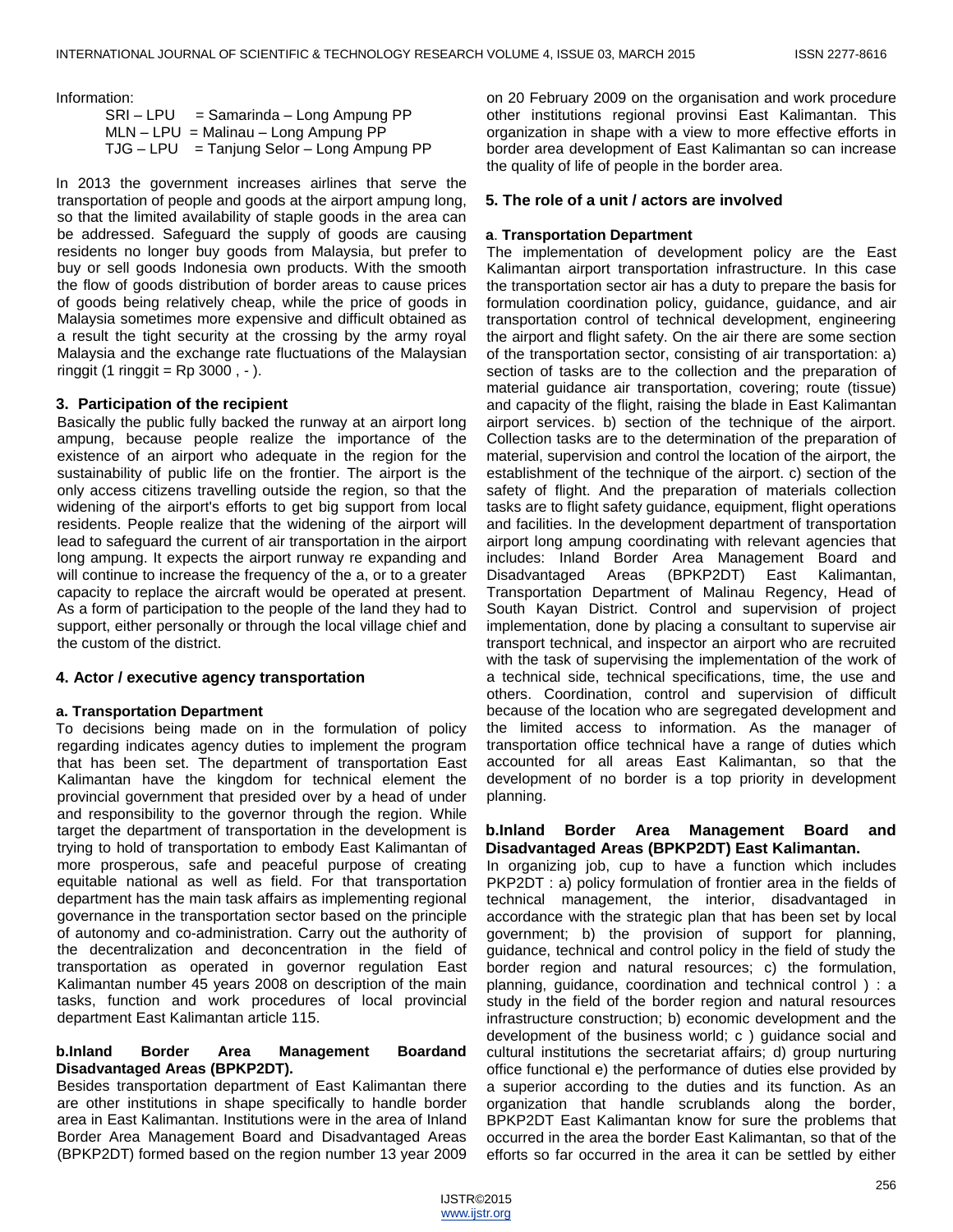through various activities performed the body is. But so named because BPKP2DT only performing function of coordination, this institution cannot do much to the development of the border. As a body in the form of specifically to manage scrublands along the border there should be BPKP2DT is given greater autonomy in the construction of the border. So that the agency was not only a planner course, will but is directly involved in the implementation of development.

#### **1.Technical the lurch.**

Technical pertaining to lurch to the difficulties occurring in an effort to resolve various problems or problems faced by in the process of the implementation of policy. The lurch would be stumbling that inhibits the implementation of policy, because the harder it is a problem solved , it would impact his little on the opportunities the success of the implementation of policy. Infrastructure problems was the main problem the government needs to be done if want to build scrublands along the border so that it can be "a porch front land". Geography and infrastructure as yet there the roads that connect South Kayan district and the Kayan upstream in the area of the border with non the border area influential to the development of. Because of the construction need equipment and materials must be in the mobilization of from elsewhere to the construction site in Kayan district and the Kayan upstream. These conditions have an impact on obstructed and high cost to be kicked out in the Through their operations and police have with 1309 BPPWK.a no. 117/2011//kerma and no 111/1/2011), (3) about the development of the three other supporting facilities and border area in East Kalimantan through an office, and those on march 8, 2012 by the sign KSAD general Promono Edhi Wibowo and the governor of East Kalimantan H. Awang Farouk Ishak, m.si. According to the agreement, the measure at an airport runway Datah Dawai (the west), Kutai the regent Long Ampung Malinau) and (Yuvai Semaring Nunukan (the airport) but will continue to develop infrastructure of roads, clean water, and others in the region. resolution of development projects. To overcome this problem the government of East Kalimantan established cooperation with the Indonesian military the army (gen.) for infrastructure development in the area of the border East Kalimantan. This cooperation is because of East Kalimantan aware of the difficulty to mobilize a higher level of the tools and materials used in the construction. The geography and erratic weather condition as isolated region is one of the considerations in cooperation with Indonesian military is considered able to anticipate this matter. That is the way to mobilize and equipment, it needs long time due to heavy hills through the woods. Often hampered with the mobilization of the bridge was open woods or even to make way for new goods can be transported to the destination. The erratic weather condition that also discourages mobilization of equipment and materials. Besides materials as mentioned above, there are other materials in the form of an explosive device carried into long ampung have to guy get special treatment. These explosives used to detonate of the rock who are not far from the end of a runway during disturb flight in when the aircraft take off and landing at the airport ampung long. Mobilization of explosives as weight as 6000 kg an escort from army has gained the special ad because the high danger. For that gen. use a helicopter that carries these explosives up to Long Ampung Development with progress to three the airport could not be settled in accordance with the target as specified , namely 31

December 2013 .Even up to april 2014 the study was conducted in Kayan district, are not seen again that a number of soldiers personnel and be active build long ampung airport . It is the impact of regional segregation of East Kalimantan , Kalimantan province that has burgeoned with East Kalimantan as the east for a parent, North Kalimantan as autonomous regions the result of the segregation of the new East Kalimantan. Based on the results the segregation of the area, and in East Kalimantan year 2014 the government no longer include three airport development budget on the border into the Provincial East Kalimantan, given that to three areas which will be built the airport has been included in territorial North Kalimantan province. It makes the development process to three the airport budget availability bankrupt due obscurity. In the middle of the construction project in 2014 continue back after the government East Kalimantan willing to fund a continuation the project. President Susilo Bambang Yudhoyono inaugurate the airport by the 25th of august 2014 together with the inauguration airport project Sultan Sulaiman Sepinggan Balikpapan and some other project in East Kalimantan.

## **2. The implementation of development policy road infrastructure.**

Road infrastructure is one pulse of economic growth of an area. Limitations of road infrastructure in subdistrict Kayan the south and the Kayan upstream causing the area isolated and underdeveloped. The government of East Kalimantan in medium-term development plan infrastructure development in South Kayan and the Kayan upstream as well as other border areas in East Kalimantan. However, geography, and building road connects the areas of the border with the area of non the border, to cause the implementation of a policy of being obstructed. Based on the results of research conducted, then obtained a description of the implementation of road infrastructure development in sub-district of South Kayan and Kayan mainstream as elaborated following this.

## **a. Interest that influenced**

Any policy that the government takes it will lend to change in conditions of the community. However in any the changes would bring up a reaction or different acts on each person or the target group.

## **b.Reaction / a public act**

The limited number of road infrastructure cause not all the village area / sub-districts in border areas can hook up. To transport networks to determine village residents a means of transportation a river that called as "ketinting" (the canoe is long motor ). The use of ketinting as a means of transportation residents felt quite burdensome because the costs is expensive. Expensive fare was caused by the limited number of premium supply , which constitutes the materials of canoe fuel has to be imported from Malaysia. The limited access roads army causing aircraft be the sole modes of transportation for residents on the border to go to other subdistricts or to to the capital districts and provincial and other cities in the region of East Kalimantan as Samarinda, Tarakan, Bulungan. The government policy of East Kalimantan province to build road infrastructure welcomed by the community in the South Kayan sub-district and the Kayan upstream remember that road building will open isolation that region in order to facilitate access of people and goods from and toward the two

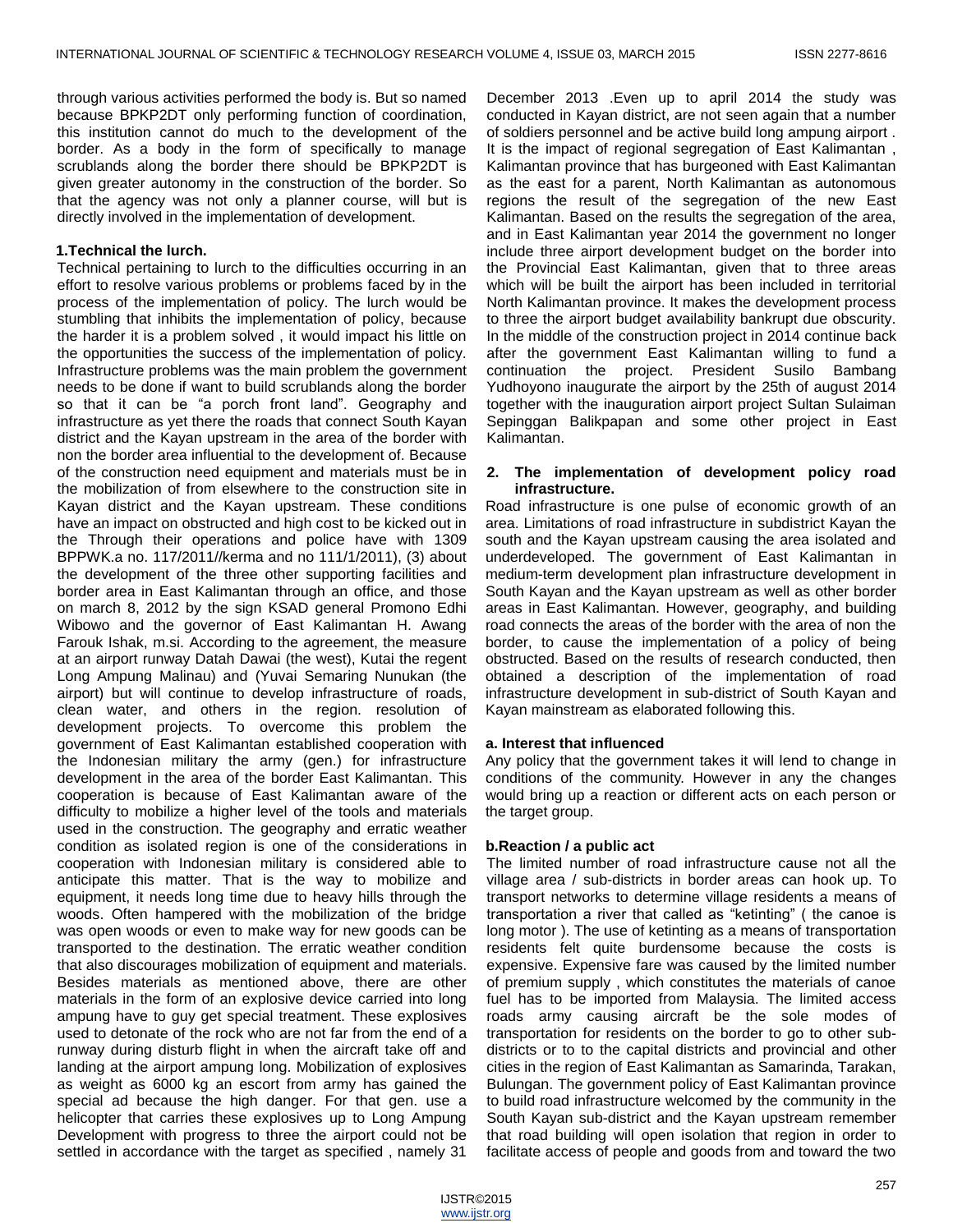districts. Road construction in area of the border was done in stages, considering the limited budget availability .But is already almost all the villages can hook up to good in South Kayan and the Kayan upstream. It received appreciation of the good from the local community, they felt a lot of benefit gained due to the condition. The majority of South Kayan and Kayan upstream are very excited to with the policy of road infrastructure development in the region. Canoe owners who serves transport service the transportation of people and goods from long ampung into long nawang pp exposed to the direct effect of road infrastructure development, built for by the road, local residents switch to using the car in a taxi that start operating after many access roads that joins the two the village and other villages has already been built. They realized that the development of the road will result in those who serve services business transportation of people and goods will come to rest. It was not too unsettling them, business for transportation of people and goods are undertaken for a long time the business basically only by-product from their main livelihoods as farmers. At the time of the activity in the field is done, they will rest while waiting for the possibility of some of the residents or guests that requires canoe transport . However there are still several local village residents support road construction and although project realized the benefits to be obtained, however they are not willing to let their courts if the land affected by the road of making. Due to this, the superintendent of the road will be construction project coordinating with village leaders and the local village head of the citizens to consulting with the. If they were not achieved an agreement will be sought and other alternative routes, so that road construction no longer pass through land owned by residents who refused home-lot houses are affected by construction of a road project.

## **c. The act of the form of reaction**

The change in as a result the conduct of a programs and policies is a regular issues happened Concerns about the changes can make you antipathy for policies. Therefore of understanding of a policy is really needed, so that the policy will the provision of support in the process of it is implemented. When a a policy of not the provision of support good, then failure will wait in the process of the implementation of this policy. The same applies to policy road infrastructure development in South Kayan, in general this policy supported the majority of citizens, nevertheless the process of the provision of support is sometimes require a long time. After the way army built connecting between the village and subdistricts in the border area and non the border the owners of canoe divert travel routes they previously serving the transportation of people and goods from long nawang long ampung toward, shift your route in his journey from the village of long nawang toward other villages located in inland river Kayan who have not affordable access road for transporting persons (local residents ) and goods seekers and aloes. Rejection of road construction in sub-districts kayan south ever happened in the past where residents in the village of long uro and brackish lidung refuse road construction in the village. The refusal was occurring because of the concerns if roads have been built and access out into the village that already runs it will facilitate enemy forces to commit assault and dominate their village if there is confrontation with the neighboring country. However during the construction of roads in the place of another been conducted and residents these

two villages see and understand the benefits as well as his influence is so great, residents started to change my mind and requested that in the village of long uro and brackish lidung immediately built the as have been made in other villages.

#### **3. Type of benefits**

In the process of implementation, program that can be beneficial for collective will get support from the target group. While program that perceived benefits of not giving enough, even allows the emergence of various different demands so as to cause conflict and rivalry on the target group. Type benefits intended is advantages inhabitant or residents in the Kayan sub-district the south and the Kayan upstream of the results of development policy infrastructure. Essentially the community in the area of the border particularly in the Kayan sub-district the south and the Kayan upstream have felt a direct benefit from the construction of roads in the area. Road infrastructure development that interweave connectivity between the village and sub-districts in the area of benefits economical for local residents. Although the road is in wake up mostly still in the form of dirt road, and only a small portion of which are already on the stage of hardening (aggregative). However, this has been enough of benefits to some residents who saw business opportunity, therefore they opened in the fields of business services, as transport services taxi, selling goods consumption a knockabout by motorbike rounds in the local villages or become a supplier of staple goods came from the district subdistrict long Bagun Mahakam Ulu. Other benefits felt by the community is becoming increasingly close familial relationships and friendship between them. Before the building road that connects between the village or district, the banner of familial relationships and friendship with relatives and friends who are in another village just done at particular times using canoe or walk. Therefore the intensity of the meeting is very limited, because done on a particular event, as in the reception of marriage, the celebration of christmas, or event family. Built after the way the intensity of the meeting to become more often because there is access to each other can visit, so that the familial relationship and friendship to be more closely. The school students on long nawang and long ampung feel that the construction of roads. They are road access to transportation and home to go to school. So the students are their houses are far from school did not need to use more canoe to go to school. Besides that, they could use bicycle or motorcycle taxi if it wants to be a friend of mine who is on duty far and to school just playing. Besides that also citizens feel an absence of access to shopping to market village long ampung. Many people to shop at that market because in the village of long nawang not yet there are market who sells a variety of goods needs household consumption daily. Therefore the market, a footstool societys sub-district south kayan and Kayan Hulu to meet the needs of their consumption. The availability of road infrastructure that links the village and sub-district in the county of Malinau with village and sub-district in the county of Mahakam Hulu causing goods distribution of basic needs to be relatively smooth. Staple goods distributed from sub-district long bagun district of Mahakam Hulu, so the prices of goods in the area of border of into is relatively cheap. So far the items in supply of a region of Malaysia so that goods price be expensive. The expensive price of the goods as a result the tightness of the guarding in the door so that the availability of goods across the border in the area of the border limited, Malaysian ringgit and

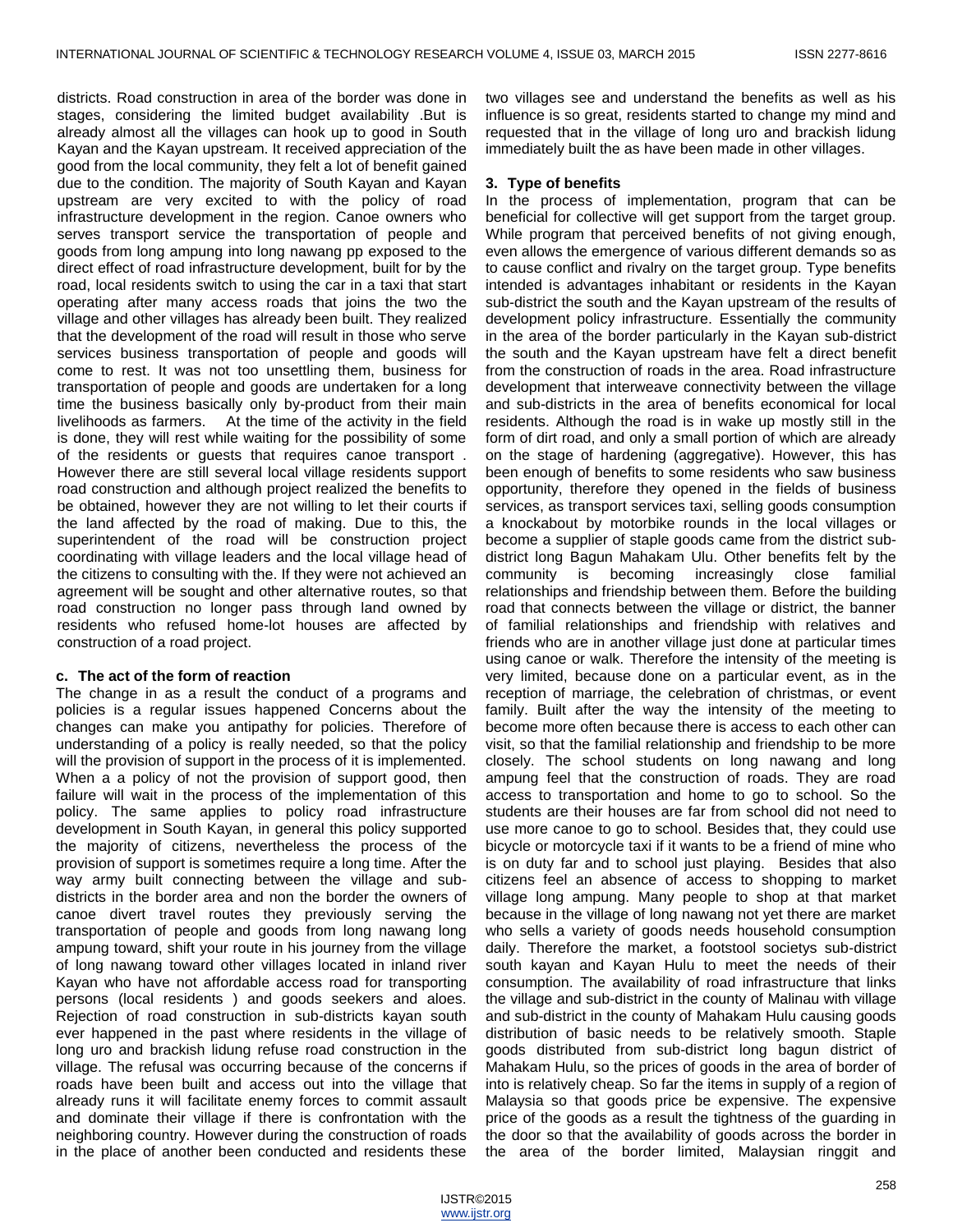fluctuations in the price. The limited number of ground transportation infrastructure that the community are unwilling to dealt to the office of subdistrict, because to deal in the office had to pay enough money greater because canoe has to use that would be expensive, or on foot for residents who live far from Kayan along the river bank. Therefore most of the affairs of people concerned with the administration of government in doing by the village chief who takes care of the interests of people collectively in agencies associated (sub-district office, health center, and others). It was quite worry to the village or sub-district, because it often service obstructed because of lack of information received apparatus. The construction of roads ease services provided apparatus to the people of a village or district because the current transportation relatively smooth cause people take care of their own purposes in the office of chief village or sub-district, so that officials could meet directly with the people who need service quickly. This may reduce the potential of inaction in the service, will be served because the community can have a clear procedure to be passed and the requirements that must be equipped in the service. Frequent service was impeded because of ignorance of the community to the procedures and requirements must be fulfilled in the letter of certain correspondence. Service was hampered when there is a shortage of the requirements of the correspondence in population.

## **a. Degrees change**

The program that was initiated by the government would be expected to prompt change behavior in the target group, so that the target group expected to adjust and participating in the implementation of his behavior.

## **b. The adjustment of behavior**

The majority of residents in the South Kayan and the Kayan upstream derive their main income as farmers, however the majority of agricultural products they only used to be consumed own. Only some farmers in these two villages that sell agricultural produce them on traditional markets that was found in the village long ampung Kayan sub-district south. Market made from the wood sized 5 m x 7.5 m who sells a variety of goods the needs of the population especially goods daily consumption needs. The market is always crowded because it is the only market that was found in south kayan. In kayan upstream there is no market so that local residents must to market long ampung village sub-district South Kayan if want to buy their basic needs. To reach South Kayan the population must use ketinting with down the Kayan that some of its parts have rapids enough rocks profusely with protruding into the surface of the river and some parts that are not too in the rocks with a stretch of gravel that are outspread. The average distance from the dock in South Kayan to dock in Kayan upstream about 45 minutes. Because canoe is the only the type of transportation there are, there was quite a lot of local residents have canoe which used to merit transportation of people and commercial goods at, or for personal purposes such as transportation to the plantation, visit a friend or relatives in the village or another district, as well as at the time of take care of something to agencies the government ( subdistrict office, health center, the office of a village. Construction of the roads that connect Kayan south district and Kayan upstream district open their isolation and eased access transportation from the village long ampung ( the capital of South Kayan) toward into long nawang ( the capital

Kayan upstream ) or other villages nearby seawater. The long ampung a crowded village, besides, there was a market the village is the main entrance and exit Kayan, Kayan ulu in the south, through the long ampung. The taxi was the transportation of people and goods between the village / subdistrict, people tend to use bicycle or motorcycle taxi than canoe to perform their daily activities. The farmers have far more like the Kayan the use of motorcycles for going to filed, it is sometimes used, especially in time for a taxi. A taxicab that they flock to go and go home from the fields always passing through camps the people live, so that when home from work in the field or during harvest time can directly to be taken directly get home residents. It was more profitable, instead of using canoe, because if they have to use canoe carrying crop yields on foot out of a dock canoe by the river Kayan to the house of each individual. In addition the high premium prices which reached Rp.25,000, -/a bottle being one of the reasons for residents to reduce the use of canoe. This is also in transporting crops, if they used their canoe had to transport their produce from the farm to the kayan canoe moored where the banks of rivers. And then when arrived in the second quarter , and they brought up their crops back from canoe to the house of each individual. While if they used a taxi, these farmers can summon a or order a taxi to haul their produce from a garden for environment to be taken directly to a dwelling house they. The same condition also happened to hunters who are piled up the results of their kill in the curb to wait my cab or a bicycle that passing game and transporting the results obtained indirectly to their house. Thus hunters who are so far always use canoe or on foot in transporting the results of their kill, tending to switch to using motorcycles or in a taxi that canoe replace the roles. They felt that this was due to the use of motorcycles or taxi more practical and cheaper because the results do not have to have to assume their kill again from in the woods toward the banks of rivers Kayan canoe of them in place. The amount of money spent far enough differed between the use of canoe with a taxi. For farmers who had the field by the river Kayan and quite a long way from a curb, they often did still use ketinting as a means of transportation in an activity daily farming, because they can go directly by using canoe into the field which is located on the banks of rivers. Road construction have an impact economical for residents. The results just to the first game and is distributed own consumption with neighbors about. After transportation access smoothly , game the results (pigs, a deer) obtained being more easily, good to be consumed own or sold to the villages around and markets that exists only on long ampung. So it is with the use of motorcycles, after the development roads infrastructure, the majority of the peoples formerly suspend the activity of transportation in canoe switch to using a motorcycle. The use of motorcycles in addition to a variety of purposes personal, by some of also used to endeavor with sell goods their daily consumption needs that tour around the villages. Some residents who formerly derive their main income as farmers and we only sell her garden in the village the results of their own, develop their business by selling daily consumption of consumer goods and crops to other villages in their place of residence or other sub. Some residents sell vegetables, fish and seasonings cookery from the village long ampung to other villages in South Kayan own villages and in Kayan upstream. For residents in Kayan upstream this is considered to be very beneficial because in Kayan upstream there has been no market, hopefully with a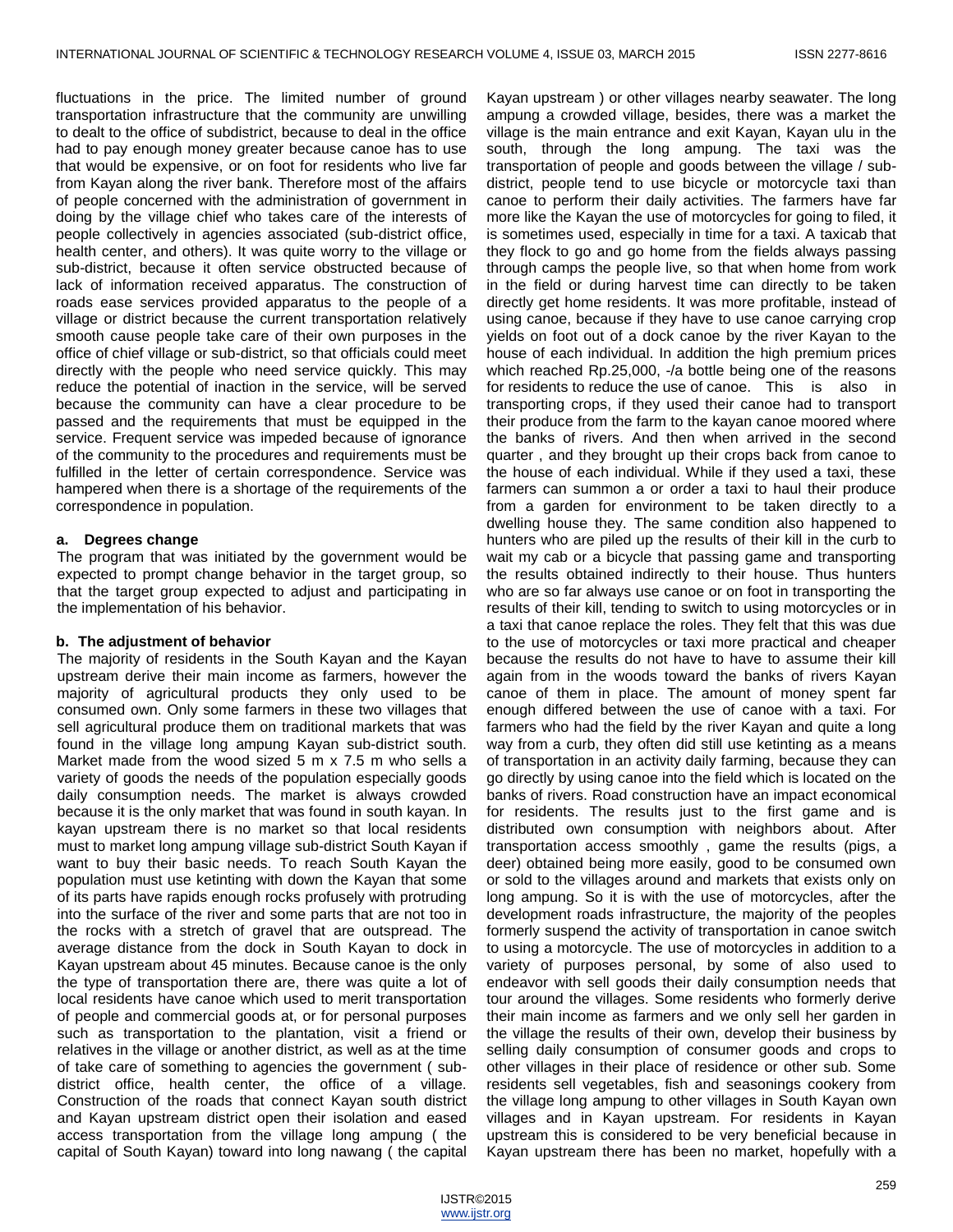this circuit traders, residents in Kayan upstream do not have to shop every day to the market long ampung village. Connectivity construction of a road that support across all areas causing the kinship relation / familial friendship or become more and more closely. Many people buy motorcycles which is used for daily needs, as to the rice field, working all the way, to school, and for mutual visit their friends house / a member of family or friends. Things were before that can only be provided by the use of canoe or on. A current of transportation has led to the intensity of that are relatively problem-free visits between residents and family to be. This also happened to the intensity of the visit of residents to government agencies, if before the road built, resident needs in terms of government administration done by the village head collectively, then and now citizens takes his purposes them in government agencies. Village head only provide introductory letter to individual citizens next will take care of residents own their respective purposes to agencies concerned, this reduces the potential of inaction in service. The availability of the way make it easy for the community to take care of directly interests with relevant agencies. The village head only provided a covering letter to each individual, then citizens would takes his purposes each one of them to agencies concerned.

## **c. Participation of recipients**

In the community is generally there is no objection their land be used for the manufacture of the road that will link the area with other villages. The majority of the project is highly supportive of the construction of the road because they realize the benefits that can be obtained tomorrows when the road access is finished. For them the limited number of some roads for infrastructure has made their village be isolated. However if the land or their land affected by the road construction, residents ready to carry on negotiations with the government to road construction can be embodied immediately. In addition another a form of support from local residents, they often provides light meals / delicious and drink to the workmen the manufacture of road project . Because roads are built live in locations of woodland which has a lot of its inhabitants, and food aid, delicious and drink given the inhabitants considered to be very help the workers.

## **4. Actor / the executive body.**

## **a. Public Work Department East Kalimantan.**

At the time of the decision is made, hence the authorized agency to implement programs of infrastructure construction the road has determined. For that also formulated the role of these agencies in the process of implementation. Department of public works East Kalimantan agencies is led by a chief of the offices that are under benefice and responsible to the governor east Kalimantan through the the regions to conduct matters local government in the fields of public works in accordance with regional autonomy and co-administration funds.

## **b. Inland Border Area Management Board and Disadvantaged Areas East Kalimantan**

Inland Border Area Management Board and Disadvantaged Areas East Kalimantan formed based on the region number 13 year 2009, the 20th of February 2009 regarding the organization and work procedures of other institutions units

East Kalimantan. This organization in shape with a view to more playing an effective acceleration development in scrublands along the border.

## **5. The role of an actor executive body.**

## **a. As the executor of in terms of the implementation of a policy of road infrastructure development is Public Work Department East Kalimantan**

In general this field responsibility in realizing the availability of road infrastructure to support the smooth ground transportation as part of a transportation system to support traffic economy. This field has had several section.

## **1. Road and bridge planning section.**

The preparation of material and the collection of coordination, guidance, the management and control handling planning roads and bridges, information packages planning procurement roads and bridges, actual spending on financial planning and realization, report.

## **2. Section of road.**

The preparation of material and the collection of coordination, guidance, the management and control network system handlers a secondary way, collector road, local roads and the environment road,sistem primary road network, procurement package the event of information, the implementation of the event, actual spending on roads and financial the realization of physical activities, report.

## **3. Section of the bridge and support buildings.**

The preparation of material and the collection of coordination, guidance, the management and control building bridges and support buildings, procurement package bridge information activities and support buildings, actual spending on the realization of physical activities and financial, report. But considering that the duty public works department of being diverse and accounted for the whole region East Kalimantan then the border area construction not be the priority in the performance of duties those units. In addition, the government does not consistent in allocating funds for the construction of roads in the area of the border. Should the government allocated routinely, good for the manufacture of new road as well as to improve the quality of road that has been built before.

#### **b. Inland Border Area Management Board and Disadvantaged Areas East Kalimantan**

Inland Border Area Management Board and Disadvantaged Areas East Kalimantan formed specifically to manage scrublands along the border, the interior, and disadvantaged in East Kalimantan, so that various problems which have so far occurred in the area be minimized the border. Nevertheless the agency which serves to formulate, plan to create, in coordination and control technically several sectors with regard to the lives of the in the area of the border, not have the authority to do the development of border areas. The body is tending to perform the function of coordination to other agencies in give allocated for development of border areas. Therefore BPKP2DT East Kalimantan need to be given greater autonomy in the management of the border, so that can guard the development process in the context of regional, and no longer is sectoral in nature.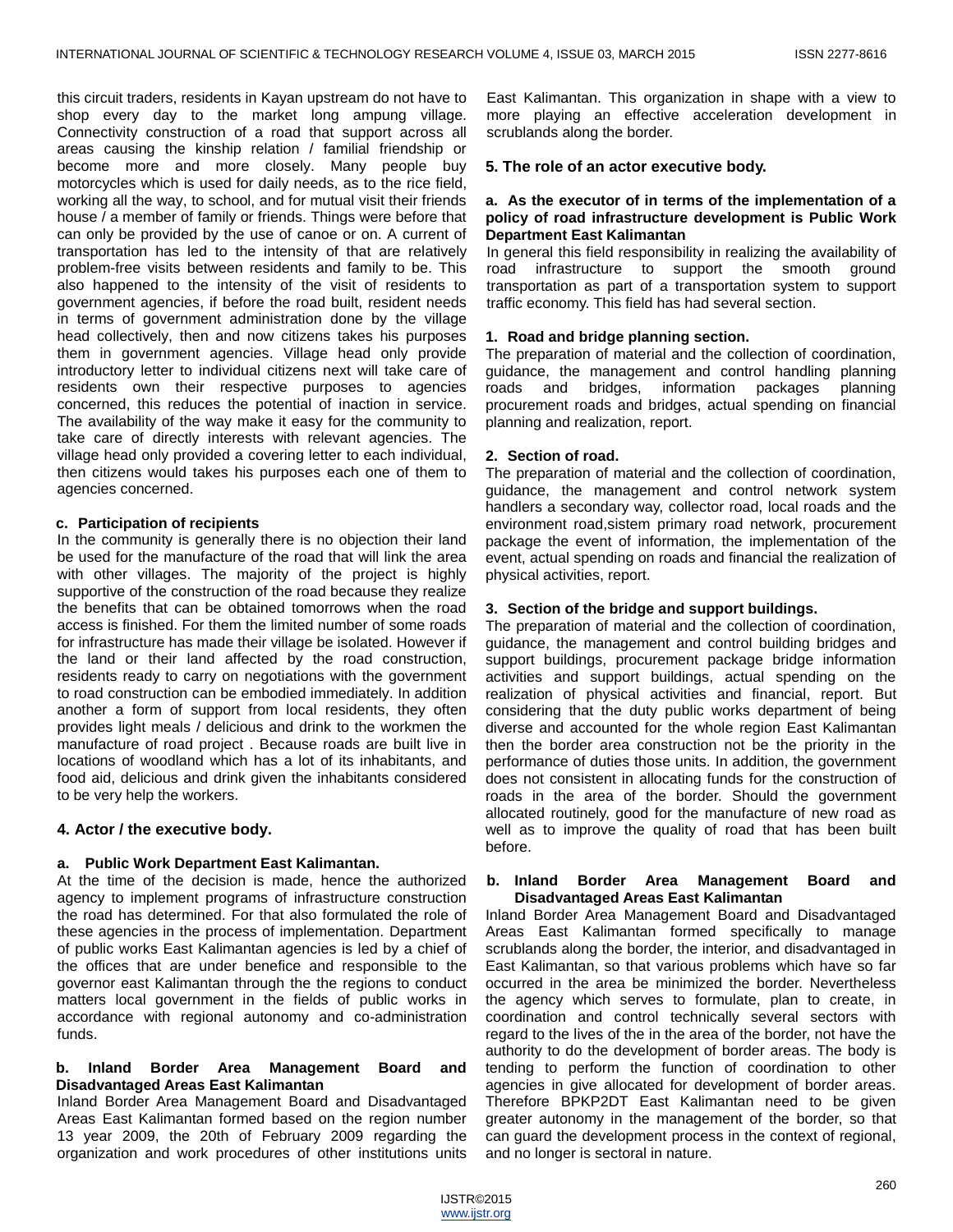## **6. Technical the lurch.**

Often the implementation of policy faces obstacles in its implementation, therefore the implementation of will always overshadowed of failure that influenced by several factors as; neighborhood geography, social, economic, and political. The condition of that mountainous and extreme weather condition and the availability of limited infrastructure make of the project construction of a road was blocked solving the problem. This is related to the limited equipment owned the project implementers contractors to do a project development in the green border. Not connecting access roads cause equipment will be used to build roads in sub-discrict kayan the south and the Kayan upstream must be mobilized by opening the forest to a causeway for heavy equipments which bring it in from outside the area. Equipment are transported by using a means of transportation the river and land. Through the mobilization was conducted using lct that down the Mahakam of Samarinda toward long bagun in upstream Mahakam district. Then from long bagun equipment carried through the land take about 30 days to reach the goal in long nawang ampung or long. Another way that can travel is by mobilizing equipment from Malaysia using helicopters. To overcome this is the government of East Kalimantan province established cooperation with the Indonesian military the army (gen. to infrastructure development in the area of the border of East Kalimantan. Cooperation is listed in the agreement with no 119 / 1309 to / BPPWK.a / 2012 and no kerma 1 / 111 / 2012, about the construction of three ) the airport and other means of support in the border region East Kalimantan through surgery bhakti kartika jaya, the date of 8 march 2012. Next cooperation between the two sides continued in road infrastructure development, clean water and others .

## **4. DISCUSSION**

The infrastructure sector has a pivotal role and strategic role in encouraging growth in the region. Isolation and infrastructure availability will open up an area, that shaking its economic growth will rise so that the move is expected to draw attention to business communities to invest. The limitation of this infrastructure to be a major factor in the region and lag isolation of the border East Kalimantan. Without adequate infrastructure and acceleration of the border area development that is cited as "The front page of the state" only to be prolonged but the discourse. Thus without infrastructure availability, then economic growth in scrublands along the border could not possibly welfare achieved so that the community will of being neglected. This will widen the gap between regions, may in fact it is likely that the disintegration of the nations as an accumulation of a sense of disappointed and prolonged neglected in "in the house of own".

## **1. The interests that are affected**

Implementation is expected to bring a change in social conditions politics, of the economy and society. There will be any changes in response to the different groups. Kayan in the infrastructure development in the south and kayan get full support for the majority of people, because they realize it is to the benefit of the airport long ampung and the construction of the road. Therefore even though some of their citizens to be diverted due to the construction of a road but they will have a positive influence to increase the quality of life of the people. The ideal policy according to smith (1983)[2] includes three aspects , which includes : a). The program is supported by the

government, b). To meet the needs of the local people, and c.) Magnitude of the program. The policy to the residents and road infrastructure development such as the right to obtain the support from local citizens. The government would have an impact on the changes in the community. Therefore, every change occurring as a result of the policies will produce different reactions in the group. The implementation of the policy response to be on the table is the following :

*Table 3. The reaction against the implementation of environmental policy.*

| Resource of the            | Value of the actor |                       |  |  |
|----------------------------|--------------------|-----------------------|--|--|
| actor                      | <b>Pro Policy</b>  | <b>Contra Policy</b>  |  |  |
| Strong                     | Co-operation       | <b>Counter Action</b> |  |  |
| Weak                       | Conformity         | Deteachment           |  |  |
| <b>Source: K</b> iviniemi. | (In purwanto       | and sulistvastut      |  |  |

*Source: Kiviniemi, 1986 (In purwanto and sulistyastuti 2012)[3]*

Policy of typologies as mentioned above can be seen that the leeway the performance of the implementation of it is a fine when a policy to be implemented by received support from stakeholders non-government. The condition of being therefore produce type the implementation of cooperation and confirmity. Meanwhile, the performance of the implementation of bad would happen on counter type the implementation of action and detachment. Two type of things had happened in the context of an environment in which stakeholders non-government supports this policy not to be implemented by the government. The implementation of infrastructure development the airport and the way in subdistrict kayan the south and the Kayan upstream included in type and confirmity cooperation, because people in both subdistrict are basically fully backed the policy made the government because they felt the benefits of the implementation on the policy.

## **2.Type benefits**

Basically Indonesians who settled in of border areas did not demand much to the government, the availability of basic infrastructure in condition of being scanty, it shall be accepted, this is considering isolated area which causes them and the habitually living by relying on. However as a national of democratic a large country and the government had wisely should work on their rights so that their lives will get anywhere near equality in other regions. Residents in the occurrence of welfare of border areas realized the gap between Indonesians with the residents who live frontier of Malaysia. For residents at the border the government should provide means of transport air and land and various other infrastructure on the border. Because of that development policy transport infrastructure by building the airport and roads that already done perceived has benefited large for them. The access road has been connecting between the village and was greeted with sub-district good even though roads built was still the land and only a few roads that have improved the quality of ground into an aggregate. The amount of advantages make them accept with both the policy without indicating the presence of the reaction of challenge to the implementation of policy. Likewise with the widening of the airport can increase the frequency of flights at the airport ampung long. The two things open the isolation area, so connectivity between the area of the border with non the border has been proceeding well, and trigger the decline in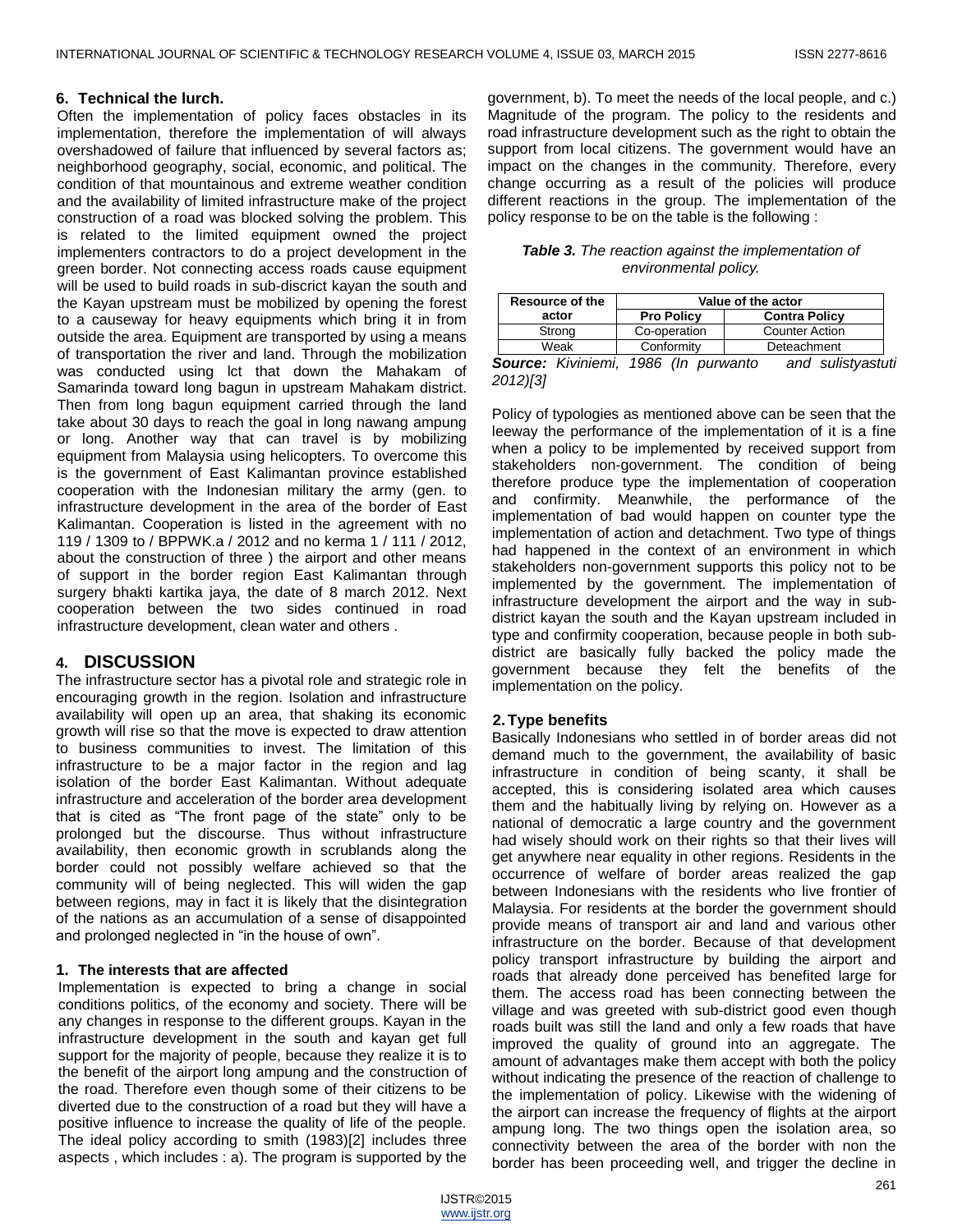the price of staple goods in the area. The program an ideal must be able to meet the needs of target groups so that the benefits can be perceived by them. Grindle (1980) [4] formulated as follows: The extent to which the target of interest groups or termuat and in the policies of the group, which was received by the for example, more slum areas in west jakarta residents receive clean water supply program, or rather than accept credit programs electric motorcycle. If the interests of the group and accommodation can be able to implement a policy is better. Advantages include accessibility transportation to visit relatives, as well as significant result friend dealt to government agencies, also a decline in the value of the delivery of basic needs in scrublands along the border because connectivity between the village and subdistrict so basic commodities no longer on supply from Malaysia, but can be supplied of the Indonesian region own. Advantages of the implementation on policy would give the support for policies that have been set, policy so that the implementation would be a fulfillment well without the resistance from the community as the target group. Wahab (2001)[5] declaring a renunciation to a change as a result the implementation of policy; first, the feeling worry on changes in itself, because of a change means uncertainty (uncertainly) and there are power while the tolerance were quite low uncertain about the situation that department, for example of the impact of economic worry, as financial, advantage security work, the future careers and forth. Or concerns about a new skill, new responsibilities, working with higher standards, new working environment, in opposition to th others or status it politically now it is being owned, here is the allegation of status fairness. Infrastructure development policy with the cup area the border has opened the isolated area so that an impact on the activity of the economy and the increased opportunities to strengthen the familial relationships and friendship between people. With regard to this Tjokroamidjojo (1995)[6] confirms the benefits that can be obtained from infrastructure development, is; 1) Opened their isolation areas; 2) Increasing the activity and support the smooth wheels; 3) Of economic areas. Facilitate access the use of technology and the use of social, as; education, health, government, and others; and 4) The increase in mobility and social contact between people.

## **a.Degrees changes**

The implementation of policy would be expected to change behavior in order to become as the target group is in want by policymakers. Programs and policies to change behavior aimed at the target group is relatively hard to implemented. The implementation of development policy airport infrastructure and roads in the region no border can run at once, however done in stages. This was due to the implementation of the breadth of areas and the availability of the government funds limited East Kalimantan. The behavioral changes are as a result of the implementation of policy can be seen in daily life.

## **b.Actor executive agency program**

The executive agency is the main players involved in the implementation of policy. The success or failure of a policy implementation will be highly influenced by the capacity of the executive body. Which includes; a). Structure; b). Working mechanism or coordinating among the units involved in the implementation of; c). Human resources existing in the

organization, and d). Of financial support and the resources which needed of these organisations to work. Infrastructure development policy airport road and basically carried out by three institution that directly associated implementing the regulation in areas of East Kalimantan province number 04 2009 about plan short term development areas of East Kalimantan province years 2009-2013. The institutions that implement this policy are transport department of east Kalimantan province for the construction of the airport and public work department for the construction of East Kalimantan road transport infrastructure. In addition there are Inland Border Area Management Board and Disadvantaged Areas (BPKP2DT) East Kalimantan that tends to only had a function of coordination. For the implementation of policy have a role in the existence of the executive body that determines. Rondenelli and Cheema (1983)[7] has suggested that there are four factors that influence the performance of the implementation of policy, and this is :

- *a. Environmental conditions*
- *b. Inter-organizational relationship*
- *c. Resources*
- *d. Characteristick implementing agencies*

Of the opinion cheema rondenelli and emphasizing the character of the executive body or implementor as one factor that also influence the success of the implementation. It is with regard to support resources, coordination, and supervision and others in the implementation of policy. The construction of infrastructure in border areas will be implemented with good if the executive body have the structure of the organization of adequate. In the implementation of policy, the organization structure be a place to interact, where officials or officials implementing authorities, managing the implementation of policies with various kinds of activities .

# **5. IMPLICATIONS OF RESEARCH**

Based on the research conducted by, researchers suggested a number of implications , good theoretical implications and methodologically implications. Theoretical implications with regard to the position of the results of research has been done, while implication methodologically pertaining to by weakness found of which related to method used in this research, as well as further investigation that may be considered important to the development of science.

## **1. Theoretical Implication**

**a.** In the approach of top-down how to work the implementation begins with understand policy and see the effectiveness of accomplishment of an objective of this policy at the building projects. How to work is called grindle as a command and control, meaningful gave the order and monitoring in its implementation. In this case to believe that the success of the implementation of the policy is strongly influenced by clearness command of a superior through a channel of communication adequate. A superior in this context having the highest authority to interpret the purpose of the policy so that an interpretation that then embodied in the form of the commands or instructions of a superior. Because of that required the ability of a superior in check on the implementation of instructions a given. In this research found difficulty of superiors to do command and control, considering the location of the implementation of policy that is difficult to reach and limited means of communication available at the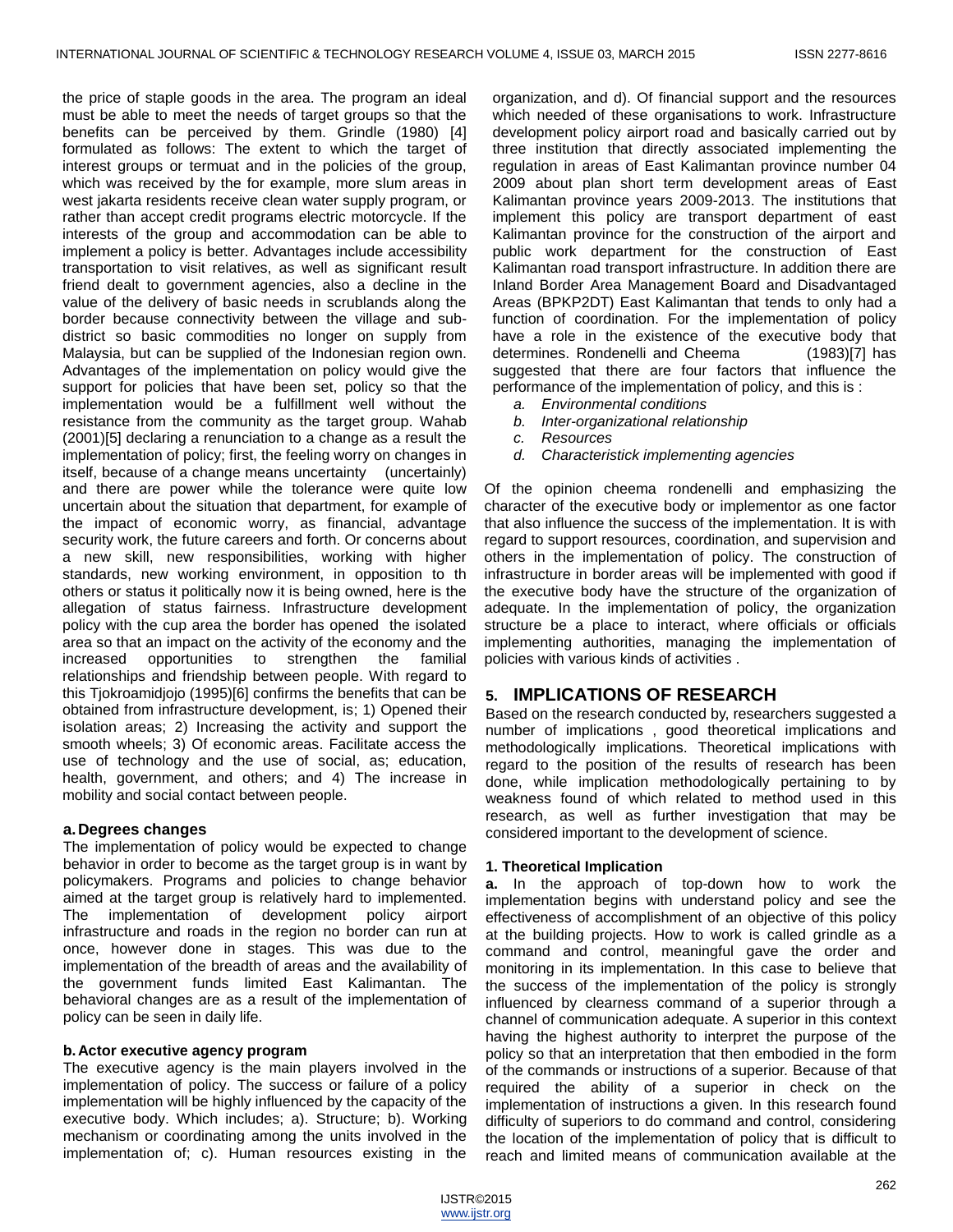construction site project. These conditions cause the provision of command and control could not be done effectively, because implementing in the field can do no communication immediately about the problems that occurred in the process of implementation.

**b.** The implementation of policy in the perspective of top-down structure needs to supported by good organization. The organization of the executive body for it must have clear authority so that the implementation of policy can be embodied well. From the research note that the implementation of development policy and road transport infrastructure airport of Malinau is essentially in the district has been done by institutions in accordance with their respective sectors, the department of transportation to the development of airport infrastructure, and public works agency for development of road infrastructure, but with a second broad of the body, cause they do not focus only on the border area development, did not put the development of border areas as priorities for the institutions. Granting authority to Inland Border Area Management Board and Disadvantaged Areas (BPK2DT) East Kalimantan that was formed in the border area development of effort should accelerated implementation. Granting authority already in effort of East Kalimantan administration would give greater authority to the body so as not only function as coordination institution, border development but have authority in doing planning to the implementation of development. Thus development and done be effectively appropriate for the situation and the people at both districts. Granting authority to Inland Border Area Management Board and Disadvantaged Areas(BPK2DT) East Kalimatan that is formed in an effort to the acceleration of development of border areas should have been speeded up its implementation. Granting authority already in the provincial government is expected to the cup will give the authority greater to the agency so that no longer only a role as an institution the coordination of the development of the border , but has the authority in planning to do on the implementation of development. With this development will be done right on target and in accordance with the situation and the condition of the community in the second district.

## **6. Implication methodologically**

In context, implications methodologically found weakness in this research and will give recommendations for advanced research. Resulting in research findings this especially with regard to policy implementation not entirely covered in this research. Phenomenon was still confined in the researchers in catching various phenomena in the research conducted through observation an interview to informer. Therefore very possible principle policy implementation observed in subdistrict South Kayan district and upstream different Kayan can be the same study conducted in different places. Weakness other is that this research is only done in environments that are limited, namely South Kayan district and the Kayan upstream district. Restrictions done so that can be obtained the depth of the meaning of the phenomena observed, it reduced sweep aspects that are sometimes required in research.

# **7 CONCLUSION**

From the presentation of data and the discussion has been done, and with this will be the conclusion of this research result as follows :

**1.** The implementation of development policy and airport infrastructure roads seen from dimensions :

## **a. Interests that influenced.**

The implementation of community affect the South Kayan and Kayan upstream, residents in both district who live in locations Indonesia-Malaysia the border the location for this isolated and fall behind because the limited number of road infrastructure, so that aircraft is the only the type of transportation can be used from and went to both districts are. Development policy to widen the long ampung airport of 840 m to 1,600 m to the airport can landed by an aircraft flying wide entities like hercules is meant to make the current transportation transportation of people and goods from and to the region to smooth, so that the price of basic commodities no longer expensive and more of us are transported. As well as road construction which aims to to open connectivity between the village and sub-district, mobilization of consumer goods so that was easier and relatively inexpensive. The community welcomed the policy infrastructure because of the construction the airport and the streets were for a long time it is hoped residents to be met by the government. Because of that airport road development and has gained support because the community realized benefit gained after the implementation of the policy conducted.

## **b. Type benefits.**

The construction of the airport and the road provided a lot of advantages residents in border areas. Extra runway at the airport nawang long, although has not been fully realized but the residents have been felt the benefits of the extension. The government has added to the frequency of flights and the number of an airline serving transportation of people and goods from and went to the area. It has led to the increasing number of staple goods that can be transported to the to the airport long ampung. However local residents still hope it will runway development which has been stopped hoped to continue to the airport long ampung can be landed by a plane large entities like hercules and atr so more people and goods could be transported by and the citizens who be traveling out of the region do not need to have to wait a week or two after the date of the ticket sale. Most roads built was still in a dirt road, however the development of road that connects the village and has opened between sub-district isolated the villages in the border area, to facilitate the mobilization of the people and goods to the region. This influences the price of consumer goods in the Kayan sub-district south and the Kayan upstream and other sub in border areas. The price of goods being cheaper because the development of causing a current mobilization of consumer goods to the region can be supplied from the sub-district long bagung mahulu district that is a fraction of the segregation of the district of West Kutai. Before connecting the transportation, consumer goods supplied or through the plane flying from Malaysia that the price of selling be expensive. Another benefit the people is increasingly perceived the banner of kind ship and friendship and smooth the flow of transportation, to allow people to sell and buy goods daily needs.

## **c. Degrees changes.**

The development of the airport and the road also affect the behavior of the community. The smooth the flow of transport connecting land between villages in the Kayan sub-district